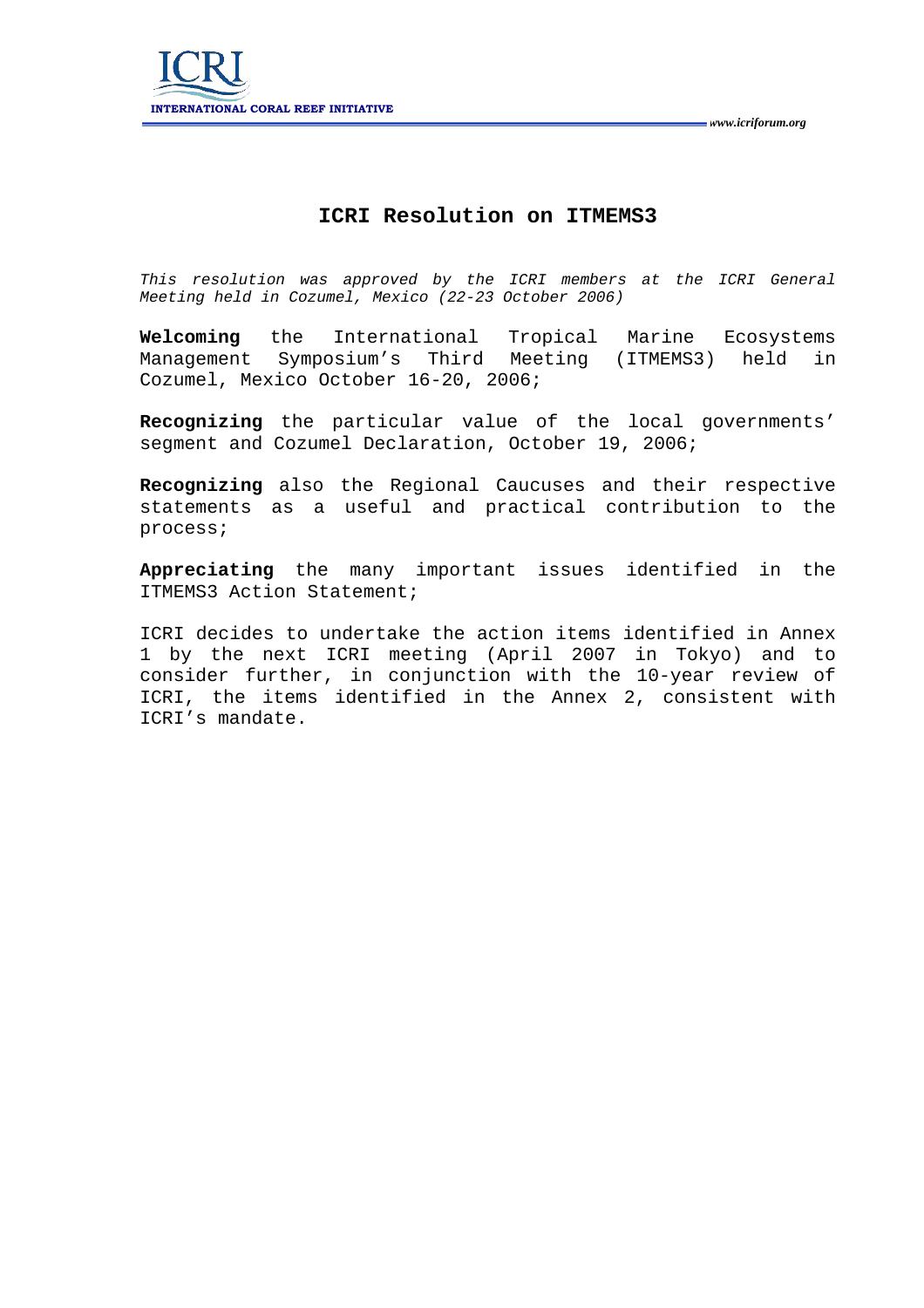

#### **Annex 1**

# **Items identified in the ITMEMS3 Action Statement to be undertaken by the next ICRI General Meeting**

#### **BUILDING RESILIENCE**

- ¾ Disseminate Reef Manager's Guide and related tools to facilitate building resilience, such as training programs and templates for response plans (ICRI Forum, NOAA & GBRMPA implementing nationally, IUCN to take internationally)
- ¾ East African Coral Reef Task Force (EAFCRTF) will seek to incorporate bleaching response programmes in the EAFCRTF Action Plan
- ¾ The ITMEMS Secretariat to take the ITMEMS Statement on Coral Reefs and Climate Change forward to relevant fora for consideration (e.g. Ramsar)

# SUSTAINABLE TOURISM

¾ ITMEMS Secretariat to request coordinators of ITMEMS3 sessions on Sustainable Tourism to promote best practises case studies through the ICRI forum

#### **PARTNERSHIPS AND STRATEGIC ALLIANCES**

- ¾ ICRI secretariat to request information on existing partnerships between ICRI members and others, and make it available on the ICRI Forum
- ¾ To request UNEP RSP to provide one-page briefs on potential private sector points of entry within the region, including information on partnerships with the private sector where these already exist. (UNEP Caribbean)
- ¾ ICRI Government members to encourage FAO and regional fisheries bodies to engage in ICRI

## **INTEGRATED AND PARTICIPATORY STRATEGIES**

¾ ICRI Secretariat to communicate the UK experience and model for local constituent stakeholder fora in order to assist focal points in engaging local communities (CBOs) in ICRI. Focal points to feed back through a pro forma Member report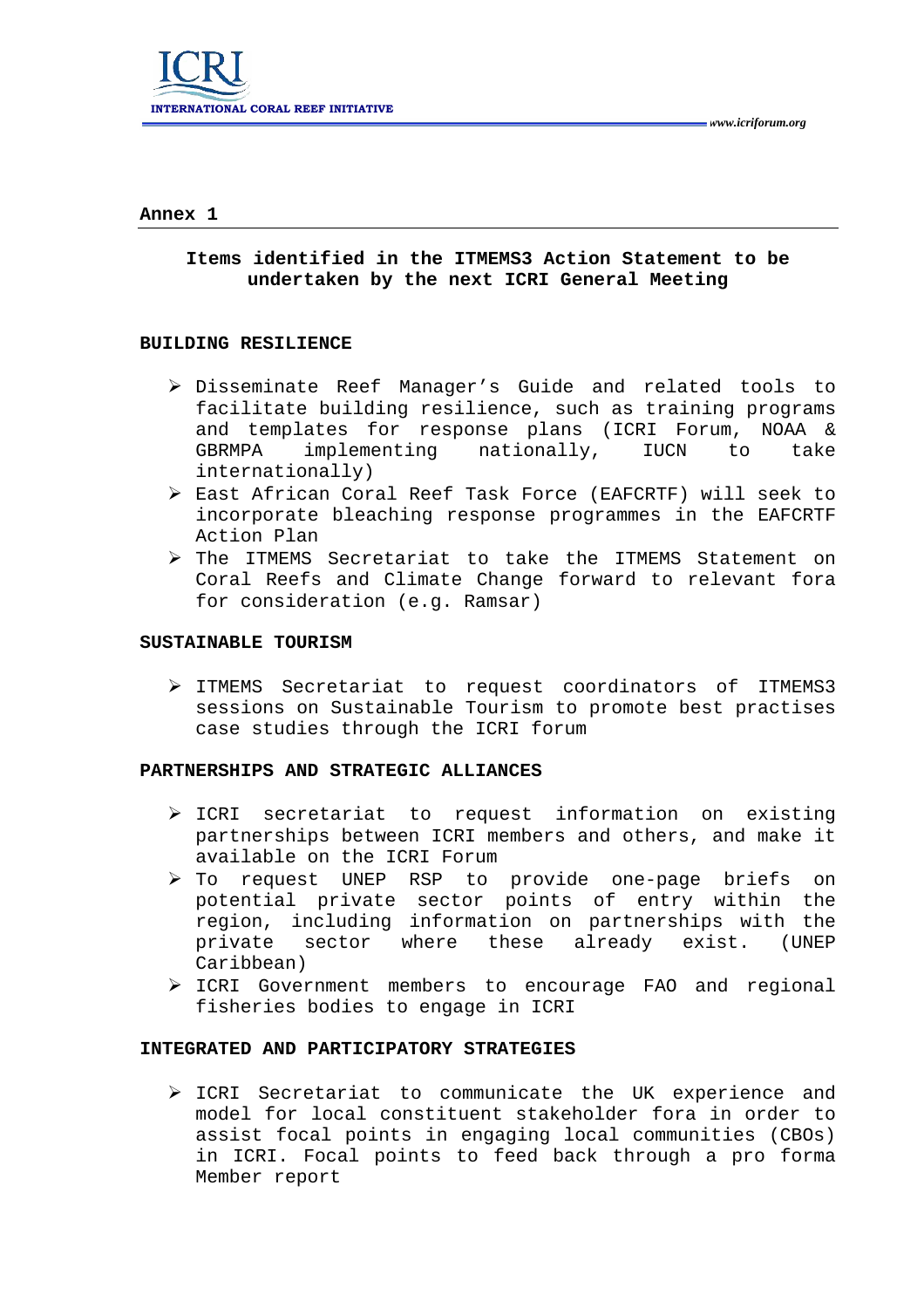# **COMMUNICATION, EDUCATION AND AWARENESS (CEPA)**

- ¾ Inform ICRI members about the CEPA Ramsar Forum (available in English and in Spanish) and encourage the contribution of materials and experiences
- ¾ ICRI Secretariat to request Ramsar to make available coral reef related information from the CEPA forum

### **ENFORCEMENT**

¾ To complete the ICRI coral reef crime scene investigation (CSI) toolkit on enforcement and investigations, and pilot this several sites

### **INFORMATION & KNOWLEDGE MANAGEMENT**

¾ ICRAN to lead an international team to identify best practices in peer-to-peer learning networks, and report on progress in April 2007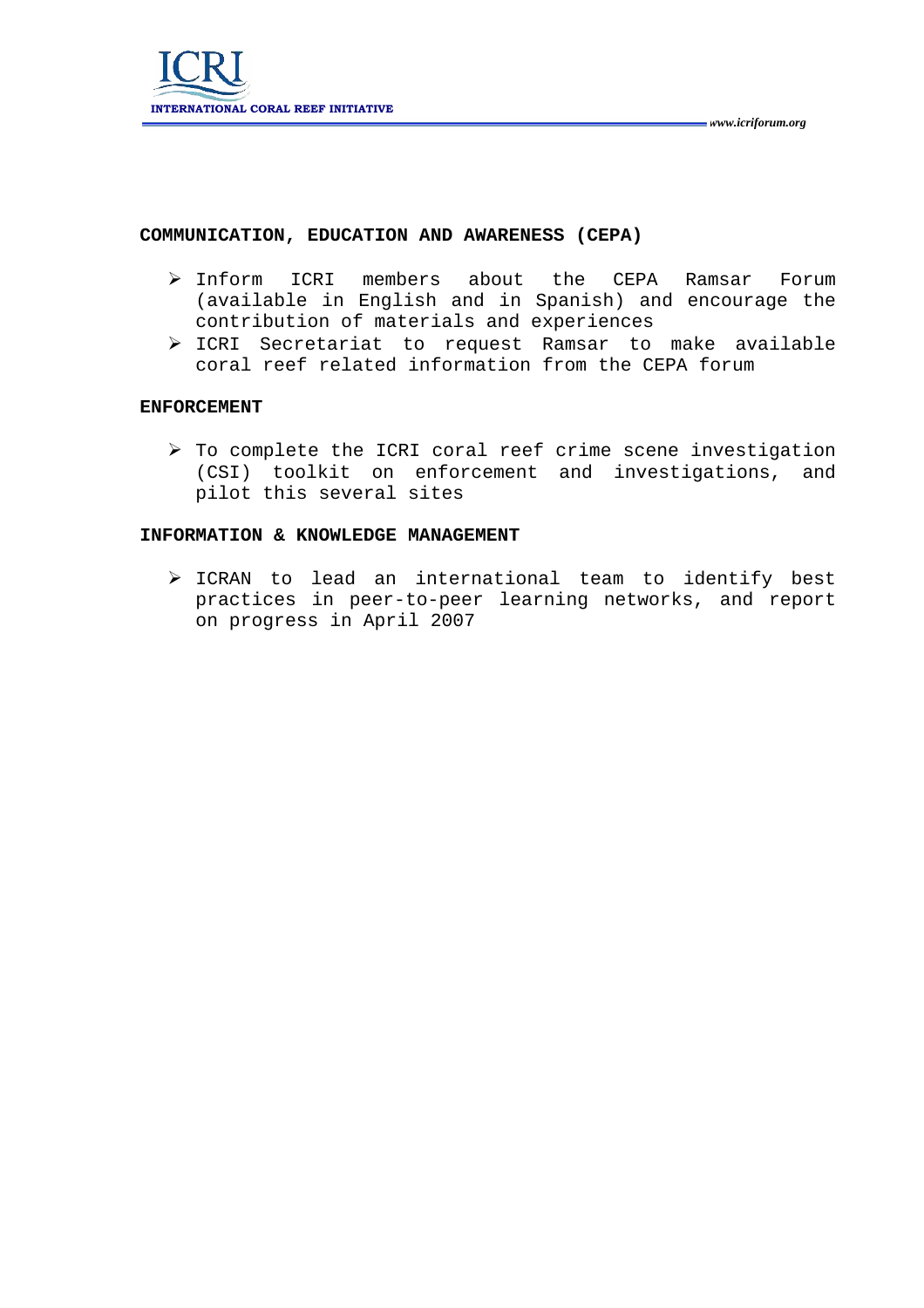

#### **Annex 2**

# **Items identified in the ITMEMS3 Action Statement to consider and discuss further**

#### **BUILDING RESILIENCE**

- ¾ Document responses of ecosystems to climate and other stressors and encourage countries to contribute (ReefBase)
- ¾ ICRI members (and the world) to continue to increase understanding of the concepts of resilience and the incorporation of resilience into integrated coastal management (e.g., by SPREP at its coming meeting to review the SPREP Actions Strategy on Nature Conservation)

### **FISHERIES AND AQUACULTURE**

- ¾ ICRI Secretariat to seek a "place at the table" for relevant fishery organizations.
- ¾ Promote interchanges among resource mangers to incorporate ecosystem-based management into fishery management plans and their implementation (such as ongoing work by CRISP and SPREP)

### **SUSTAINABLE TOURISM**

- ¾ ICRI members to work within their own governments to raise awareness of sustainability issues within tourist promotion and management
- ¾ ICRI Secretariat to encourage participation of tourism industry in ICRI at a regional level.

### **ECONOMIC VALUATION**

- ¾ ICRI Secretariat to invite experts in environmental economics to present to an ICRI general meeting on the economic analysis of coral reefs and related ecosystems (such as ongoing activities in CRISP, and in consultation with chairs of ITMEMS sessions on economic valuation)
- ¾ ICRI secretariat to request WFC (or other appropriate agency) to lead a team of ICRI members and others to source economic data as well as information and methodologies on economic and ecosystem service valuation of tropical and marine coastal ecosystems, and including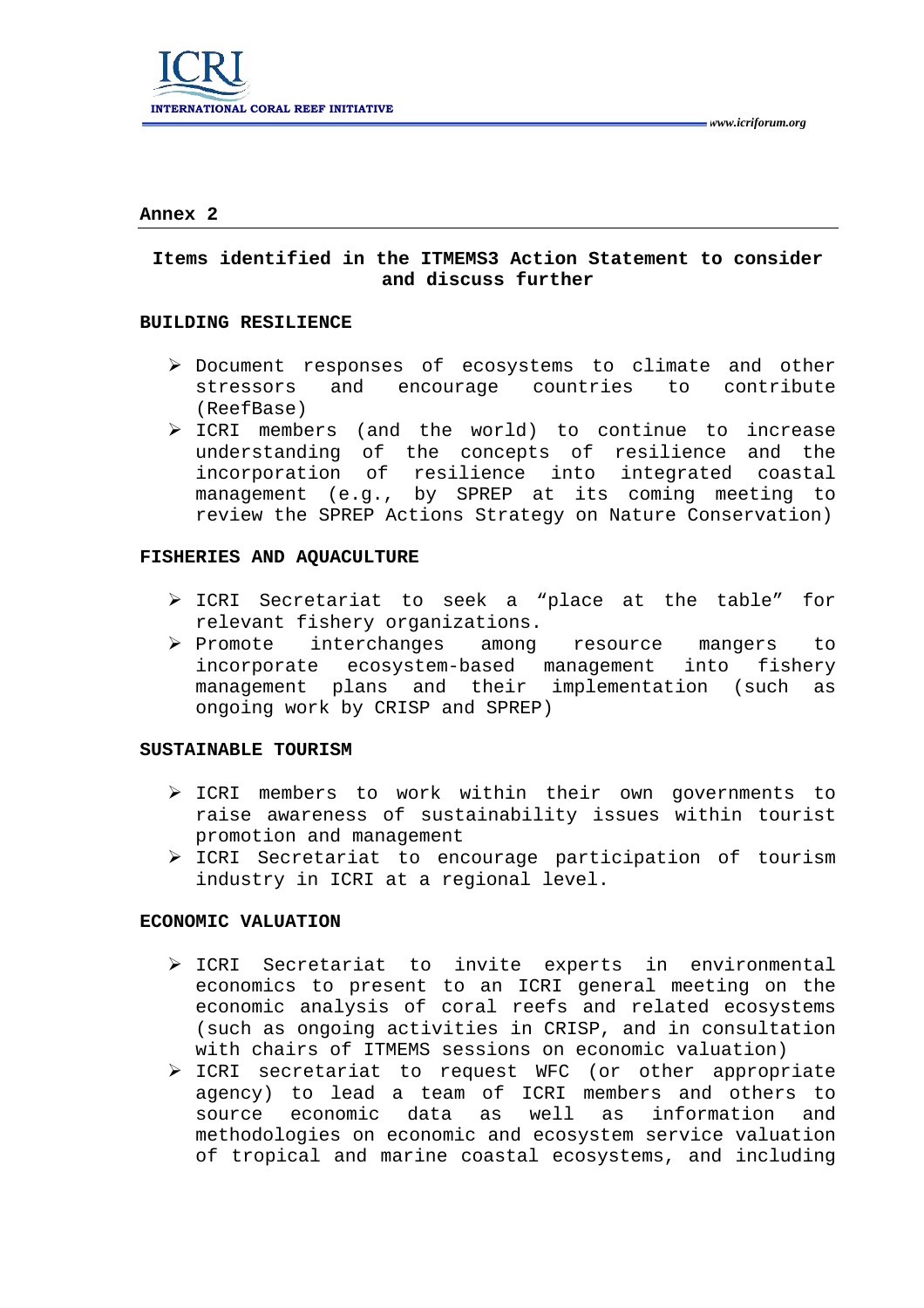damage valuation claims, and build the platform needed for the database.

- ¾ Collect and record data in a disaggregated manner.
- ¾ Provide criteria for format of standardised data.
- ¾ ICRI secretariat to request WFC to lead a team of ICRI members to commence this task
- ¾ National coral reef task forces to act as partners in this initiative.
- ¾ Invite IUCN Law Environmental Centre and appropriate strategic partners to propose a strategy to improve legal frameworks underpinning marine ecosystem damage claims.
- ¾ Ask ICRI members to support the World Bank and its partners to assist in this task, providing a list of economic valuation data sources for ecosystem services for their particular area, as well as information on best practices and identification of experts in the field for a roster.
- ¾ Invite World Bank to coordinate an analysis of the application of tools and methodologies for valuation of ecosystem services and intrinsic value, and payment for ecosystem services to tropical marine and coastal marine ecosystems and contribute to the database on economic valuation from appropriate partners.

### **PARTNERSHIPS AD STRATEGIC ALLIANCES**

- ¾ Based on the mixed experience of engaging the private sector ICRI members will suggest/ identify appropriate entry points for the ICRI Secretariat to explore further, in order to pursue the involvement of the private sector (immediate action for reporting to Tokyo GM). It is anticipated that this process will result in a private sector panel meeting at some point in the future (longer term action).
- ¾ Developing tools and training models that address resilience principals and adaptation strategies by utilising IUCN Commission and partnerships including the WCPA Marine and the Tropical Marine Ecosystems working group; and communicating/ training local communities/ managers in implementing these tools/strategies. Responsibility: IUCN marine programme.

### **INTEGRATED AND PARTICIPATORY STRATEGIES**

¾ Encourage members to include in any projects support to facilitate community level exchange (peer to peer) and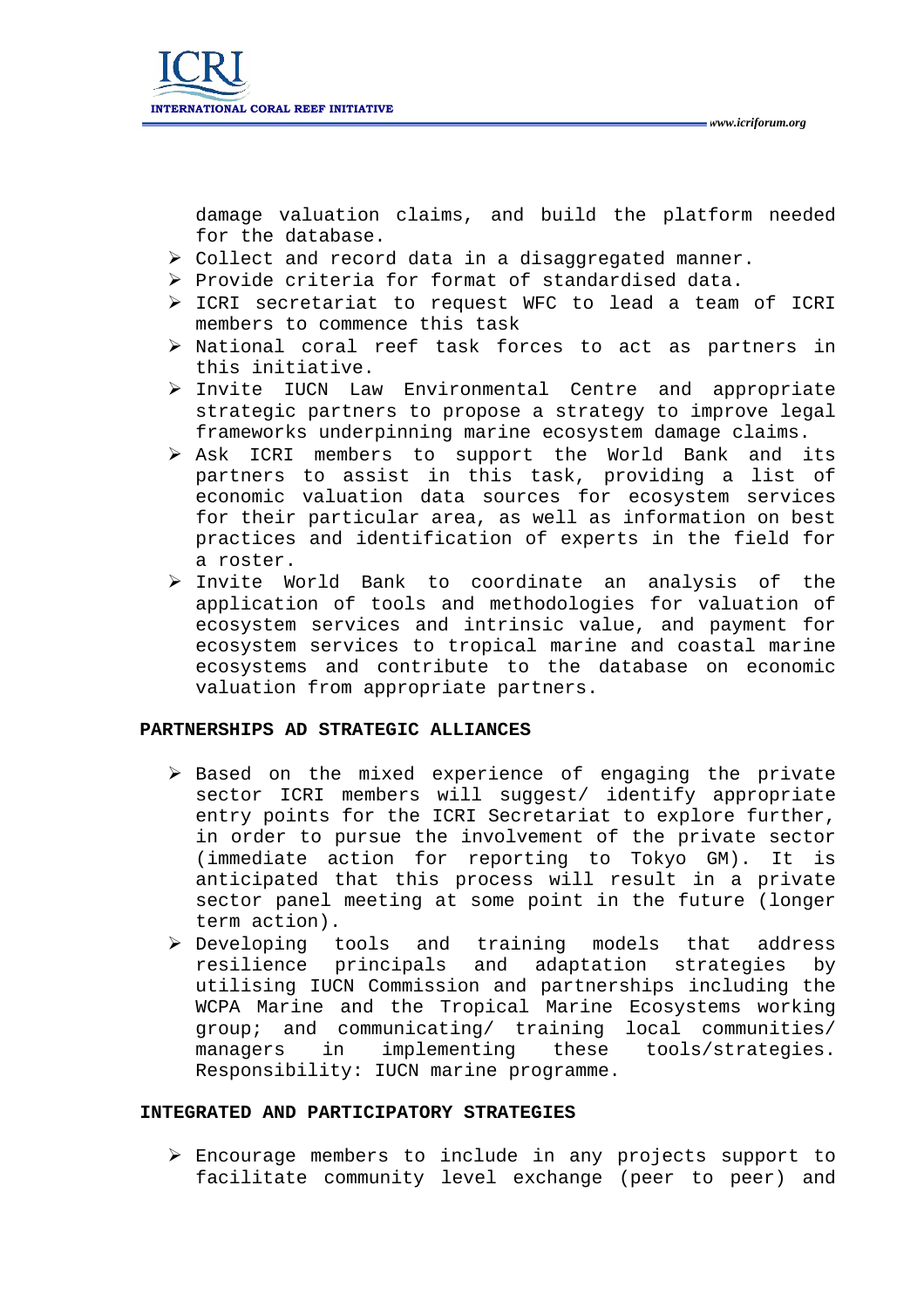best practice as well as facilitating the engagement of these groups in regional fora such as ITMEMS.

- $\triangleright$  Sustainable livelihoods should be promoted for community empowerment linked to conservation management.
- ¾ Explore the possibility of creating a Clearing house mechanism of best practices for community outreach and communication, placing emphasis on how best to develop and foster strategic alliances and partnerships, both public and private. An initial step would be to engage an intern to look at information available from archived non computerised materials such as "Greencom". (no intern identified at the moment)
- ¾ Suggest as an agenda item for the first regional ITMEMS the consideration of developing national and regional networks based on the US CRTF model.

### **COMMUNICATION, EDUCATION AND AWARENESS**

- ¾ Strengthen ICRI Forum as a platform for multi lingual reports and encourage members to submit translated ICRI documentation
- ¾ Support social science training programmes for communication, education, and management (e.g. those conducted by Conservation International (CI) and Greencom)

# **ENFORCEMENT**

- $\triangleright$  To complete the ICRI coral reef crime scene investigation (CSI) toolkit on enforcement and investigations, and pilot this several sites, and continue to develop appropriate training materials for local government and the judicial process
- ¾ Request ICRI members to document best practice and monitor effectiveness of prosecutions with a view to their improvement
- ¾ Urge all levels of governmental authorities to fully prosecute violators, implementing best practice and criminal procedures
- ¾ Create dedicated judicial mechanisms consisting of professional expertise to dispense effective and quick justice where appropriate.
- ¾ Ask ICRI to identify best practice in environmental prosecution procedures. Foster new partnerships with enforcement authorities to identify capacity building partnerships and opportunities, including enhanced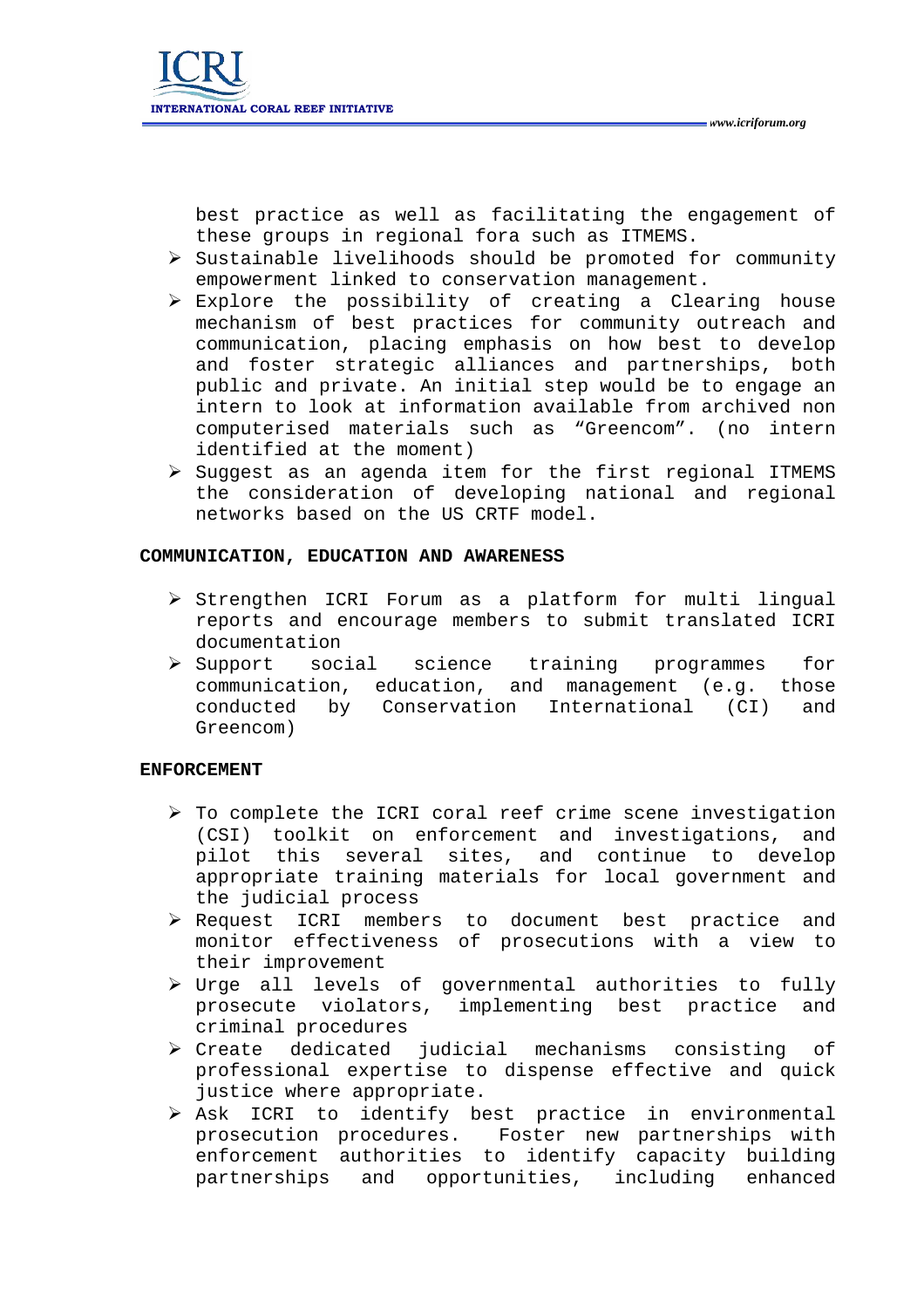professional networks for exchange of expertise, community based initiatives to improve compliance. Request regional legal frameworks to strengthen the capacity to fully prosecute

# **HUMAN IMPACTS**

¾ ICRI Partners to review the draft guidelines on "Dredging and Port Construction Around Coral Reefs" developed by the Permanent International Association of Navigation Congresses (PIANC) and to provide comments, where applicable, to the ICRI Secretariat for on-forwarding to PIANC.

# **INFORMATION & KNOWLEDGE MANAGEMENT**

- ¾ Implement and integrate ecological and socioeconomic monitoring in tropical marine ecosystems management, supported by a robust, and funded, data management program at appropriate levels, with more effective communication of the results and creation of targeted learning opportunities
- $\triangleright$  Encourage ICRI members to make full use of the ecological and socioeconomic database tools that are being developed by GCRMN, WorldFish Center and other expert bodies
- ¾ ICRI members and regional coordinating bodies to develop more proactive collaborative ties, so that these bodies can play a leading role in coordination of standardized data compilation and dissemination to the appropriate government levels and the public
- ¾ Develop integrated sets indicators of tropical marine ecosystem health that demonstrate the relationship between natural resources and human welfare (e.g. for instance the "Healthy Reef for Healthy People" initiative).
- $\triangleright$  Request donors to incorporate the full financial requirements for data management (storage, dissemination, training, and decision support tools) in projects
- $\triangleright$  To improve the interface between scientists and managers in the design, application, and communication of data analyses and modelling for management and informed decision making
- $\triangleright$  Encourage both institutional and individual peer-to-peer learning mechanisms